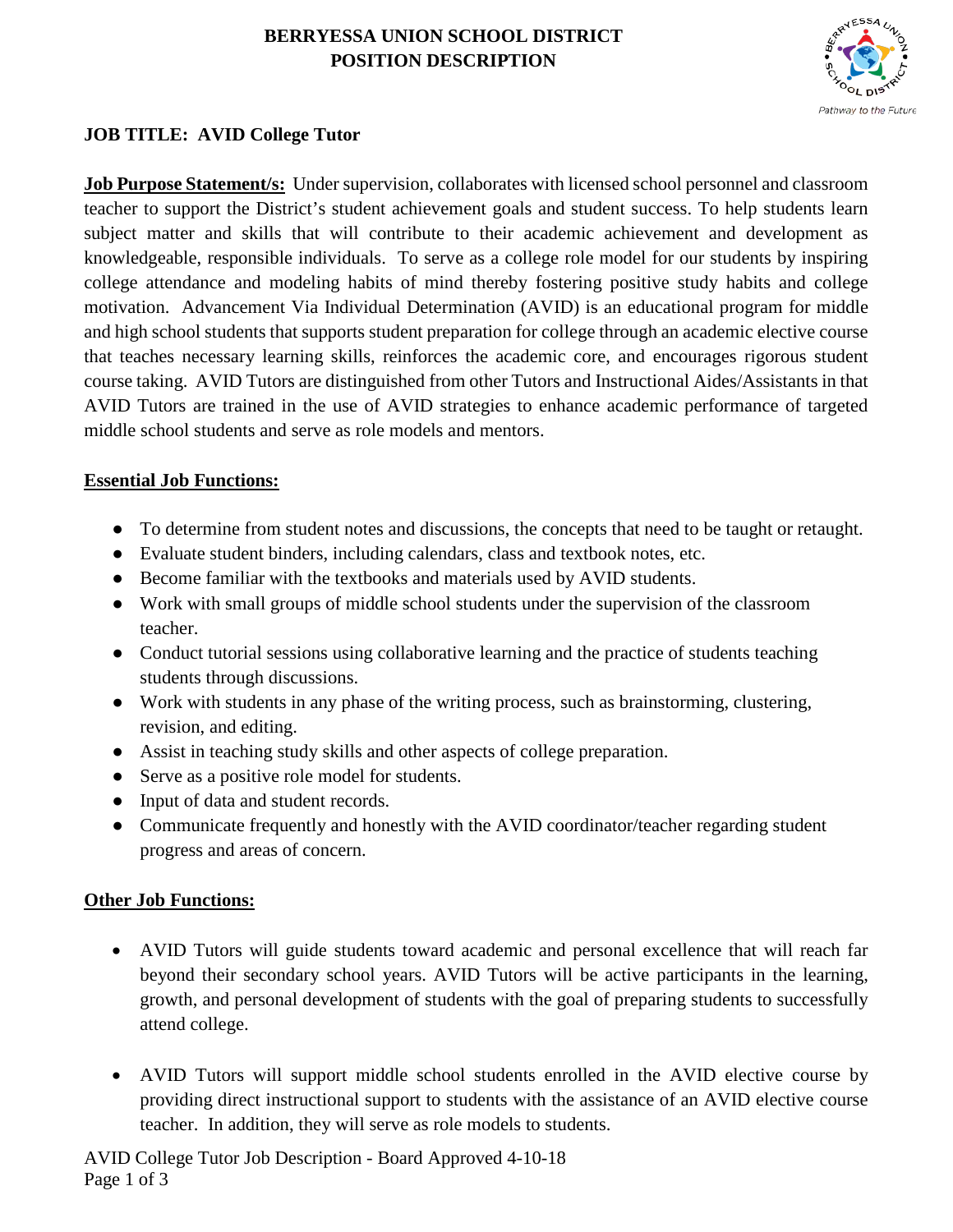# **BERRYESSA UNION SCHOOL DISTRICT POSITION DESCRIPTION**



## **JOB TITLE: AVID College Tutor**

### **Job Requirements - Qualifications**

To perform this job successfully, an individual must be able to perform each essential duty satisfactorily. The requirements listed below are representative of the knowledge, skill, and/or ability required. Reasonable accommodations may be made to enable individuals with disabilities to perform the essential functions.

### **Education and Experience Requirements:**

- Must be enrolled at a college or university with a minimum 2.5 GPA. Transcript verification required. Tutors should represent strong academic backgrounds, i.e.: liberal arts, science, or mathematics majors.
- Previous AVID program participation or experience working with a school or community-based academic support program desirable.
- Motivated and organized.
- Demonstrated responsibility and reliability.
- Comfortable working with a diverse student population.
- A desire to make a difference in the lives of students.
- College tutors will be trained with strategies to utilize in the classroom while tutoring, and will receive ongoing feedback and assistance with implementing classroom resources. Must be 18 years of age.

### **Knowledge and Abilities:**

### **KNOWLEDGE OF:**

- General needs and behavior of students.
- Correct English usage, spelling, grammar and punctuation.
- Some knowledge of specialized fields such as Mathematics (Algebra 1) and Science.
- Familiarity with Google Suite applications

### **ABILITY TO:**

- Understand and carry out oral and written instructions.
- Effective communication skills with students and adults.
- Provide positive support for students in individual and small group settings.
- Relate to students with multicultural backgrounds.
- Establish and maintain effective relationships with persons contacted in the course of work.